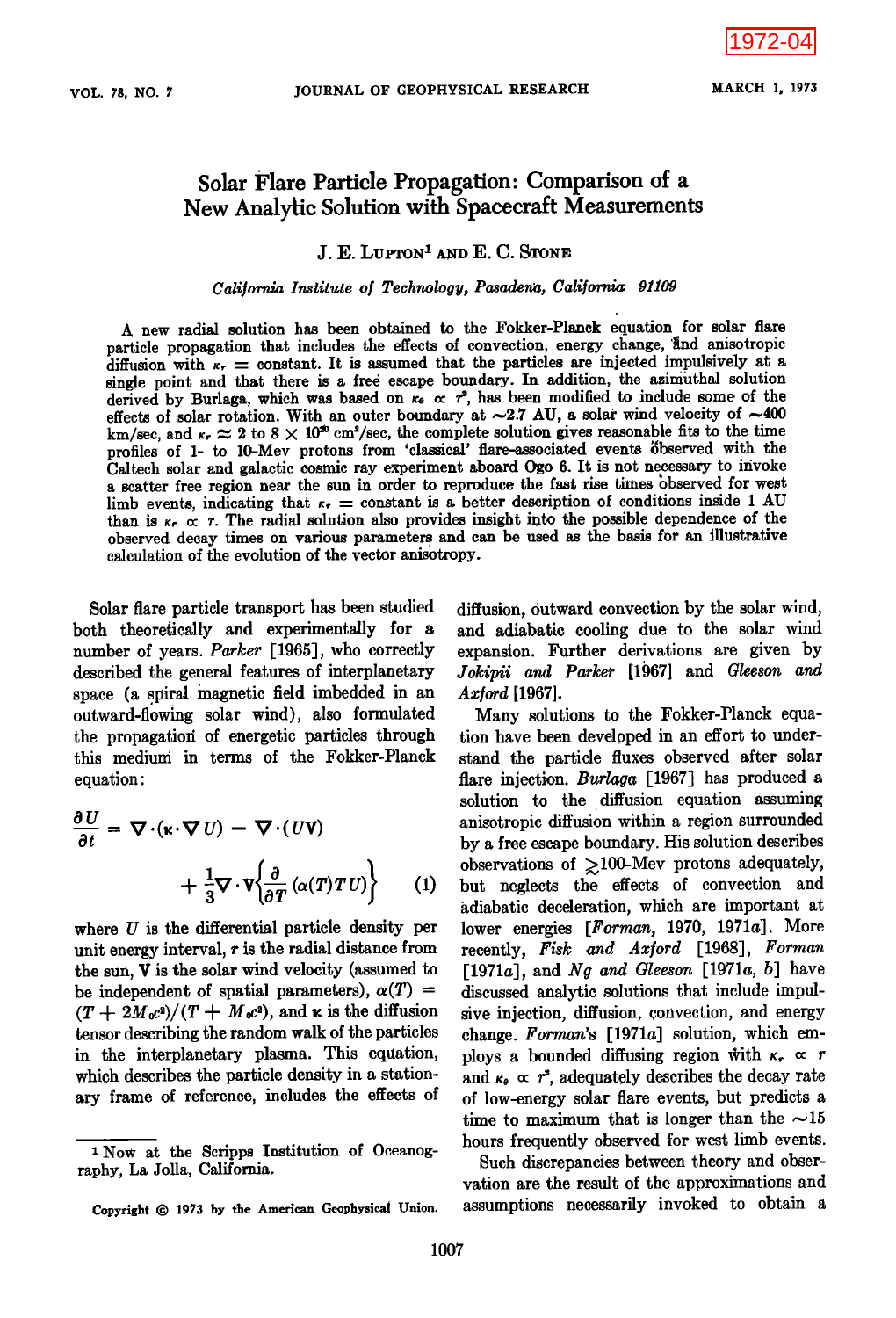**solution to the equation. Since many of these assumptions cannot be directly tested, such discrepancies are often the only indication of the validity of the assumptions. In the discussion that follows, a slightly modified set of assumptions results in a solution that is in better agreement with the observations. Detailed comparisons between this solution and actual observations will be made that yield information about (a) the diffusion tensor; (b) the azimuthal propagation of particles; (c) the existence of an outer boundary to the diffusion region; (d) scatter free propagation near the sun; (e) the vector particle anisotropy; and (f) the energy change effect. The results not only provide insight into the assumptions, but also indicate how the assumptions might be modified to obtain a better solution.** 

## SOLUTION FOR CONSTANT **K**.

**The new solution, which was the subject of a**  preliminary report [*Lupton and Stone*, 1971], **employs the following boundary conditions and simplifying assumptions:** 

(a) The differential particle density  $U =$  $\partial n/\partial T$  depends only on spatial position  $(r, \theta, \phi)$ , **time t, and particle kinetic energy T.** 

**(b) All parameters except for the particle density U are assumed to be independent of energy T.** 

**(c) The solar wind velocity V is radial and**  independent of  $(r, \theta, \phi, t)$ .

**(d) No attempt is made to describe tran**sient phenomena such as solar wind fluctuations, **shock waves, and hydromagnetic waves.** 

**(e) The particles are impulsively injected at**   $r = r_s$  at time  $t = 0$  with an energy spectrum defined by  $U_0(T)$ . Specifically,

 $U(r, \theta, \phi, t=0, T)$ 

$$
= \frac{\delta(r-r_s)}{r^2} f(\theta,\phi) U_0(T) \qquad (2)
$$

**(f) The differential density U remains finite**  as  $r \rightarrow 0$ .

**(g) A perfectly absorbing boundary exists at**   $r = L$  such that  $U(L, \theta, \phi, t, T) = 0$ .

**(h) The diffusion tensor is taken to be diagonal in a reference frame aligned with the**  radial direction. In particular,  $\kappa$  will be defined by  $\kappa_{\theta} = \kappa_{\phi} = \kappa_1 r^2$  and  $\kappa_{\tau} = \kappa = \text{constant}, \text{ both}$ **independent of energy T.** 

The most critical assumptions are that  $\kappa$  is **independent of energy T and is aligned with the principal axis in the radial direction. The energy**  dependence of  $\kappa$  will be treated by dividing the energy domain into intervals within which  $\kappa$  is **independent of T. This approach will be justified later.** 

**Some comment should be made about the assumed diagonal form for the diffusion tensor**  in the  $(r, \theta, \phi)$  reference frame. This would be **the correct form if the magnetic field were**  radial. Then  $\kappa_r = \kappa_{\parallel}, \kappa_{\theta} = \kappa_{\phi} = \kappa_{\perp},$  and the **variable r would represent a path length measured along a field line. Note that, contrary to actual conditions, the convective effects are in this case parallel to the-field lines. However, Englade [1971a], using a computational model for flare particle propagation, has found that approximating the spiral field with a radial configuration has only a small effect on the flux observed at I AU.** 

**The boundary condition at the sun would seem to be more appropriately described by either a perfectly absorbing or perfectly reflect**ing boundary at  $r = r$ , (instead of at the **origin). However, Ng and Gleeson [1971a] and Englade [1971b] have shown that the type of solar boundary condition assumed has little effect on the time profile observed at 1 AU.** 

**The assumption of an outer absorbing boundary may not be necessary, and several authors have developed solutions using an infinite diffusion region. In particular, Ng and Gleeson [1971a] find that an approximately exponential**  decay can be produced assuming  $\kappa_{\parallel} = \kappa_0 (1 +$  $r^2$ ). This  $\kappa_1$  function provides a smooth transition to a region of free escape, where  $\kappa \rightarrow \infty$ and  $U \rightarrow 0$ . An abrupt boundary may be a **reasonable approximation to use until more is**  learned about the  $r$  dependence of  $\kappa_r$ . The  $r$ **dependence is a very important assumption, as will be demonstrated later in the discussion.** 

**Applying the above simplifications and assum-** $\lim_{t \to \infty} U(r, \theta, \phi, t, T) = R(r, t)Q(\theta, \phi, t)T^{-\gamma}$ the Fokker-Planck equation can be separated **into the following equations:** 

$$
\frac{\kappa_1}{\sin \theta} \frac{\partial}{\partial \theta} \sin \theta \frac{\partial Q}{\partial \theta} + \frac{\kappa_1}{\sin^2 \theta} \frac{\partial^2 Q}{\partial \phi^2} = \frac{\partial Q}{\partial t} \qquad (3)
$$

$$
\frac{1}{r^2}\frac{\partial}{\partial r}\left[r^2{}_{K_r}(r)\frac{\partial R}{\partial r}\right] - V\frac{\partial R}{\partial r} - \frac{2CV}{r}R = \frac{\partial R}{\partial t} \tag{4}
$$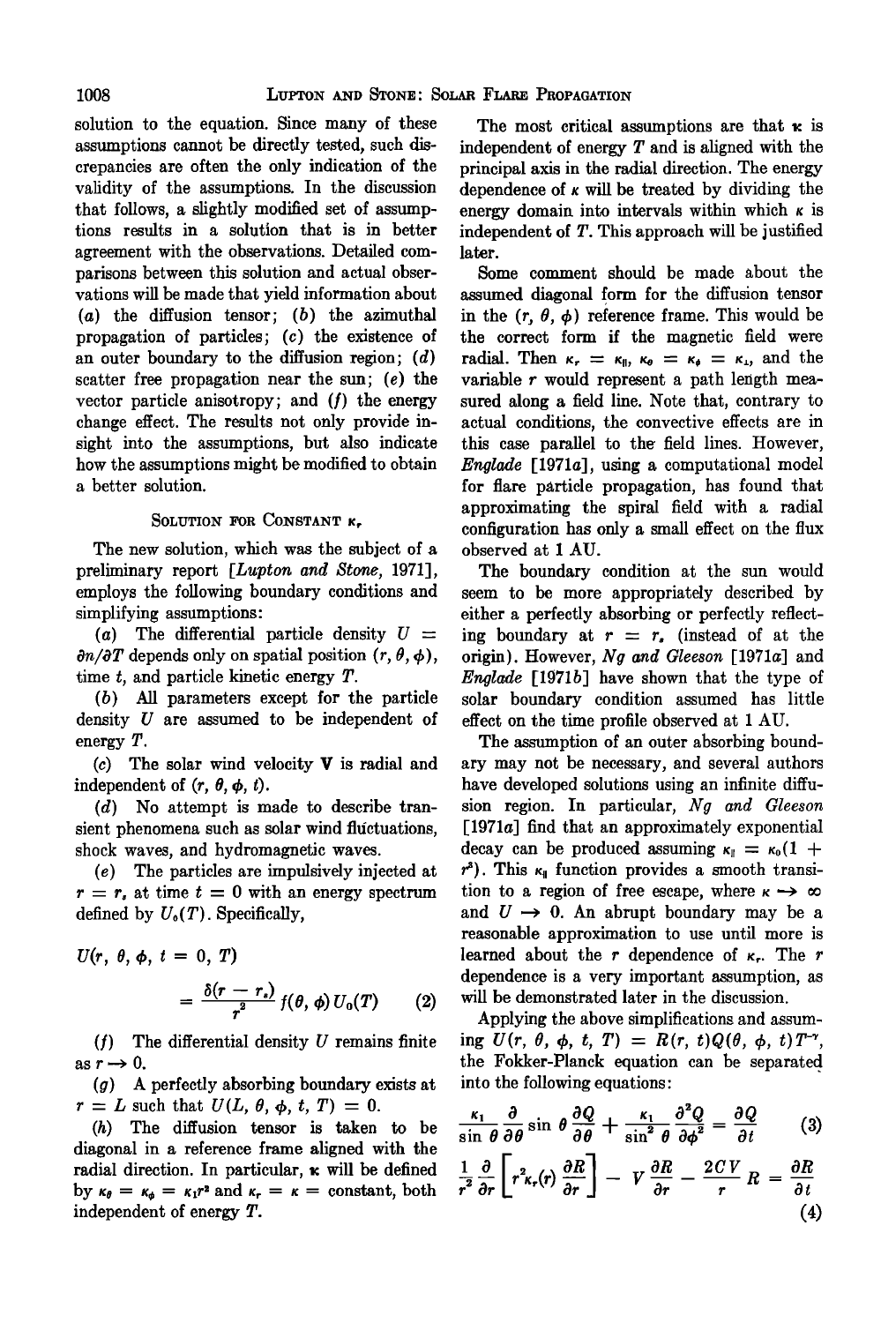**where the constant C is the Compton-Getting factor** 

$$
C = 1 - \frac{1}{3U} \frac{\partial}{\partial T} [\alpha(T) T U] \qquad (5)
$$

**which, for a power law proton spectrum at energies below ~ 100 Mev, can be written** 

$$
C = (2\gamma + 1)/3 \tag{6}
$$

**Note that it is not necessary to specify the form**  of  $\kappa_r(r)$  to carry out the separation, but it is necessary to assume that  $\kappa_{\theta} = \kappa_1 r^2$  and that  $\kappa$  is independent of energy T. If  $U(r, \theta, \phi, t, T)$  is separable, the radial part of the solution  $R(r, t)$  is independent of any additional assumptions about **the azimuthal propagation.** 

**For completeness we note that the solution can be generalized to describe any energy change process that varies as 1/r by introducing a**  time constant  $\tau_B(r) = \tau_0 r$  which characterizes **the strength of the energy change process. For**  pure adiabatic deceleration,  $\tau_0 = 3/4V$  and  $C = (2\gamma + 1)/3$ . If some other energy change process is operative, then  $\tau_0$  becomes a free **parameter and**  $C = 1 - (\gamma - 1)/2V\tau_0$ **.** 

**The solution for the azimuthal dependence (equation 3) is identical to that used by Burlaqa [1967] and Forman [1971a]:** 

$$
Q(\theta, \phi, t) = \sum_{i=0}^{\infty} C_i P_i(\cos \delta)
$$

$$
\cdot \exp\left[-l(l+1)\kappa_1 t\right] \qquad (7)
$$

$$
+\sin\theta\sin\theta_0\cos\left(\phi-\phi_0\right)\qquad(8)
$$

and  $(\theta_0, \phi_0)$  is the center of the injection profile  $f(\theta, \phi)$  at the sun. For the  $\delta$  function injection, which will be used in this discussion,  $C_i$  = **21 + 1. Presumably the response to any sym**metric  $f(\theta, \phi)$  can be generated using the proper **coefficients C,. Since the sun is rotating, the center of the injection profile is moving with**  respect to the earth at the rate  $\Omega t$ , and the **earth is connected to the sun by a magnetic**  field line displaced by an angle  $\Omega r/V$  from the **central meridian. These effects can be included in part by using** 

$$
\cos \delta = \cos \lambda_0 \cos (\Phi_0 - \Omega r / V + \Omega t) \qquad (9)
$$

where  $\lambda_0$  and  $\Phi_0$  are the solar latitude and longitude of the optical flare, and  $\Omega$  is the solar **angular velocity of rotation. Note that Enqlade [1971a] has shown that the effects of solar rotation are more complicated than those discussed here.** 

**The solution for the radial dependence (equation 4) requires an assumption for the form of**   $\kappa_r(r)$ . If  $\kappa_r(r) = \kappa$ , equation 4 becomes

$$
\frac{\partial^2 R}{\partial r^2} + \left(\frac{2}{r} - \frac{V}{\kappa}\right) \frac{\partial R}{\partial r} - \frac{2CV}{\kappa r} R = \frac{1}{\kappa} \frac{\partial R}{\partial t} \quad (10)
$$

**A solution to equation 10 has been found using the boundary conditions and assumptions listed above. The details of the derivation are given in Appendix A. This solution can be written as the following eigenvalue expansion:** 

$$
R(r, t) = A \frac{\exp\left[\frac{V(r - r_{\circ})/2\kappa\right]}{r r_{\circ}} \cdot \sum_{n=1}^{\infty} \frac{1}{N_n} F_0\left(\frac{\beta}{2(\alpha_n)^{1/2}}, (\alpha_n)^{1/2} r_{\circ}\right)
$$

$$
\cdot F_0\left(\frac{\beta}{2(\alpha_n)^{1/2}}, (\alpha_n)^{1/2} r\right) \exp\left(-\frac{t}{\tau_n}\right) \qquad (11)
$$

where  $F_o(\eta, \rho)$  is the regular Coulomb wave function [*Abramowitz and Stegun*, 1964]. The  $\alpha_n$  are the eigenvalues defined by the outer **boundary** condition

$$
F_0(\beta/2(\alpha_n)^{1/2},\,(\alpha_n)^{1/2}L) = 0 \qquad (12)
$$

The other parameters are defined as follows:

where 
$$
\beta = V(2C - 1)/\kappa
$$
 (13)

$$
\cos \delta = \cos \theta \cos \theta_0 \qquad \qquad C = 1 + (\gamma - 1)/2 V \tau_0 \qquad (14)
$$

$$
\tau_n = 4\kappa/(4\kappa^2\alpha_n + V^2) \tag{15}
$$

$$
N_n = \int_0^L \left[ F_0(\beta/2(\alpha_n)^{1/2}, (\alpha_n)^{1/2} x) \right]^2 dx \qquad (16)
$$

**and A is arbitrary normalization.** 

This expansion converges rapidly for  $t \geq 5$ **hours for typical values of the other parameters.**  In the limit as  $V/\kappa_r \rightarrow 0$  the solution reduces **smoothly to the result obtained by Burlaqa [1967].** 

**Because equation 10 is linear, solutions can be superimposed, and one is not restricted to a pure power law energy dependence. Thus a**  more complicated initial spectrum  $U_0(T)$ , which **can be written as a superposition of power laws**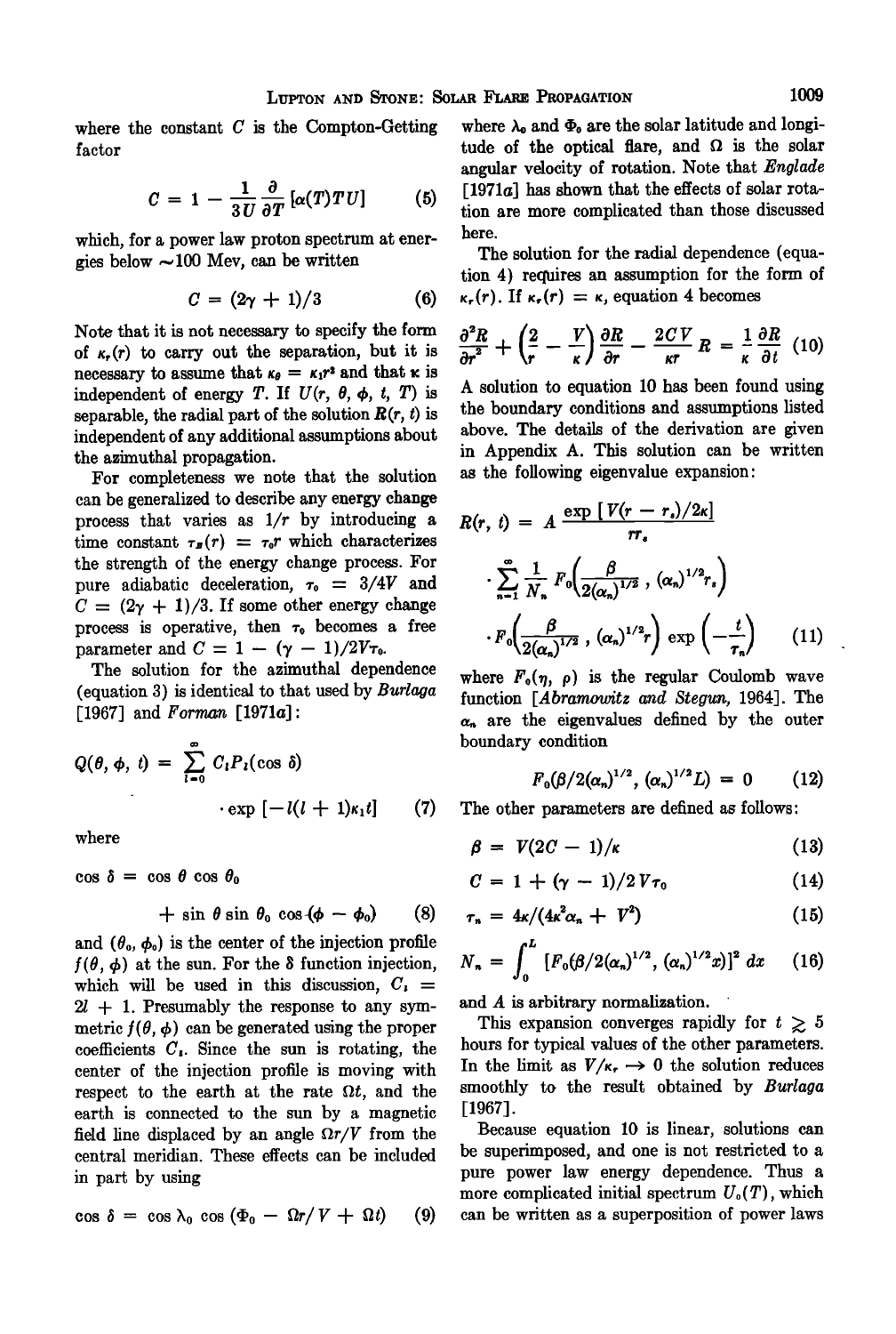$$
U_0(T) = \sum_i A_i T^{-\gamma_i} \qquad (17)
$$

**can be treated by writing the radial solution in a more general form'** 

$$
U(r, \theta, \phi, t, T)
$$
  
=  $Q(\theta, \phi, t) \sum_i A_i T^{-\tau} R_i(r, t)$  (18)

which consists of a sum over separate radial functions  $R_i(r, t)$ , each corresponding to a different power law index  $\gamma_i$ . The azimuthal dependence  $Q(\theta, \phi, t)$  is not involved in this summation because the diffusion tensor  $\kappa$  is **assumed in this model to be independent of energy T.** 

#### **BEHAVIOR OF THE RADIAL SOLUTION**

**Because many features of the time profile of a solar flare event are due to the 'radial' transport of particles, a discussion of R(r, t) may provide insight into actual particle propagation. Figure 1 shows the distribution of particles**   $R(r, t)$  as a function of radial distance  $r$  at **various times using typical values of the parameters. The peak in the particle distribution,** 



Fig. 1. The radial solution  $R(r, t)$  defined by **equation 11 is plotted versus radial distance r for various times after particle injection at typical values of the parameters.** 

**which is initially near the sun due to the function injection, moves. outward until the effect of the absorbing boundary is felt. Even**tually the distribution assumes a stable shape. **The profile R(r, t) versus t observed at any position r displays a rapid rise to maximum intensity followed by a decay phase. The time to maximum, which depends on observation**  distance  $r$ , is  $\sim$ 15 hours at 1 AU. At late times  $(t \geq 100$  hours), the first term of equation 11 **dominates, and the intensity decays exponen**tially at a rate characterized by  $\tau_{\text{DBO}} = \tau_{1}$ , **which depends only on the boundary location L,**  solar wind speed  $V$ , diffusion coefficient  $\kappa_r$ , and **the energy change parameter C.** 

**Figure 2 demonstrates the dependence of**  $\tau_{\text{pma}}$ on  $\kappa_r$ ,  $L$ ,  $V$ , and  $C$ . Note that there is a range of values of  $\kappa$ , over which the decay rate is only **weakly dependent on •. An increase in V hastens the decay because these convection and energy change effects are strengthened. As the ratio**   $V/\kappa \rightarrow 0$ , the decay time constant approaches Burlaga's  $(\kappa_{\tau})^{-1}$  dependence as expected.

**The decay in the particle intensity is produced by the outward transport of particles to the boundary and by the energy loss process. Increasing the boundary distance L thus pro**duces a marked decrease in the decay rate, **because the processes of convection and diffusion deliver particles to the boundary less rapidly, and the energy change rate is slower at greater distances.** 

**Figure 2(c), which shows the effects of the**  spectral index  $\gamma$  on the decay rate of intensity, **demonstrates a strong dependence on 7. This becomes clear when the radial transport equation is written as** 

$$
\frac{1}{\tau_{\text{DEC}}} = -\frac{1}{R} \frac{\partial R}{\partial t} = -\frac{1}{Rr^2} \frac{\partial}{\partial r} \left[ r^2 \kappa_r(r) \frac{\partial R}{\partial r} \right] + \frac{V}{R} \frac{\partial R}{\partial r} + \frac{2CV}{r} \qquad (19)
$$

The last term yields  $\tau_{BC} = r/(2CV)$ , which at **1 AU is ~17 hours, of the same order as the**  total decay constant  $\tau_{\texttt{DMO}}$ .

**The decay rates shown in Figure 2 occur late in the event when the relative distribution of**  particles  $f(r)$  is given by

$$
f(r) = r^{-1} F_0(\beta/2(\alpha_1)^{1/2}, (\alpha_1)^{1/2}r) \cdot \exp (Vr/2\kappa)
$$
 (20)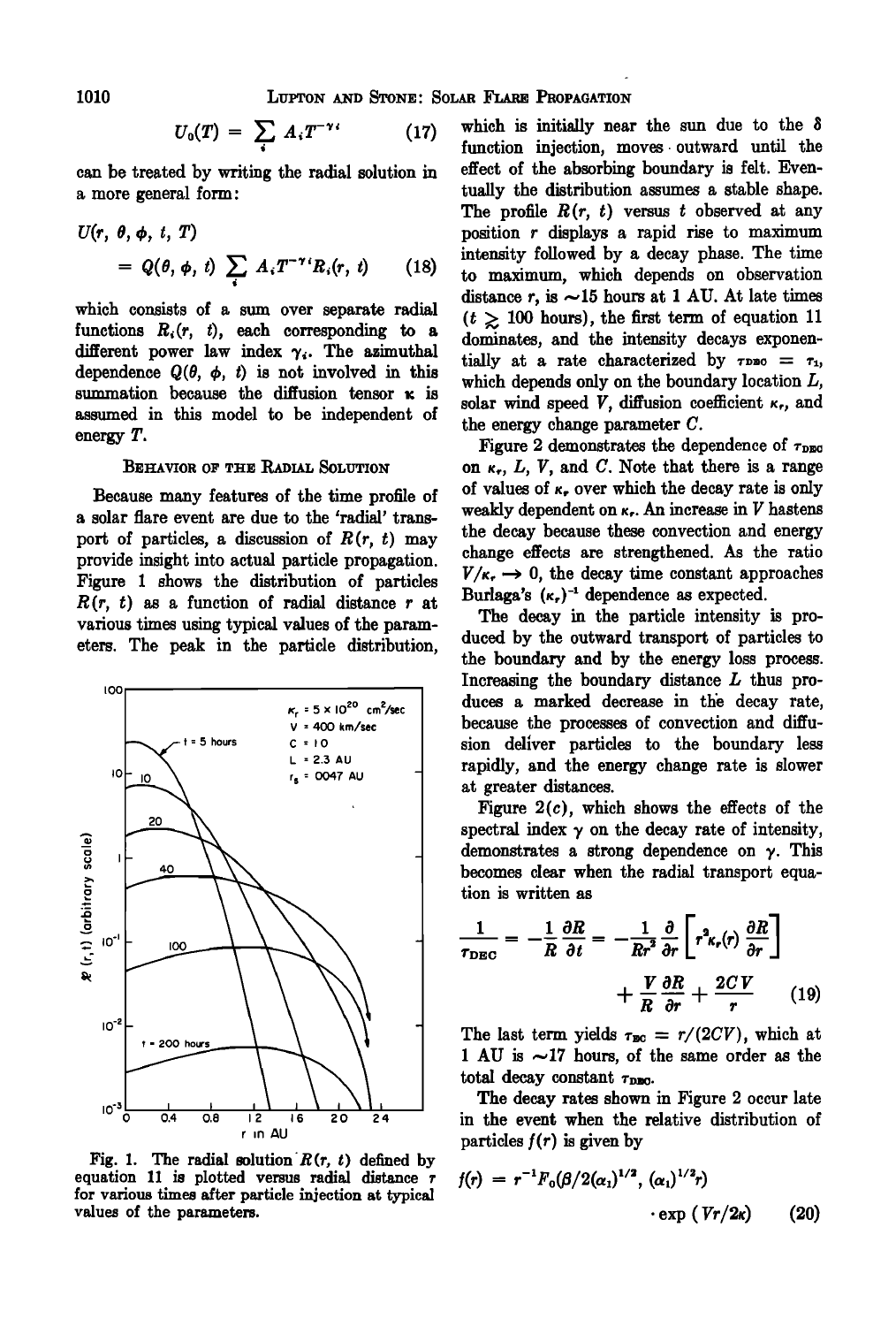

Fig. 2. The exponential decay time constant  $\tau_{\text{DEO}}$  predicted by the radial solution is plotted versus  $\kappa_r$  for (*a*) various values of the solar wind velocity  $V$ , (*b*) various values of the bound**ary position L, and (c) different values of the energy change parameter C.** 

which depends only on  $L, C$ , and the ratio  $V/\kappa_r$ . This function is shown in Figure 3 for various typical values of this ratio. Again as  $V/\kappa \to 0$ ,  $f(r)$  reduces to Burlaga's sin  $(\pi r/L)/r$ , which is peaked at the origin. As  $V/\kappa_r$  is increased, the **peak in the distribution becomes more pronounced and moves outward due to the increased convective effects. The dependence of**  the position of this peak on  $V/\kappa$  has been dis**cussed by Forman [1971b] for a model with**   $\kappa = \kappa_0 r$ .

**]f we know the distribution of particles at all times, we can calculate the particle current S as a** 



Fig. 3. The radial distribution of particles at **late times is plotted versus r for various values of**  the ratio  $V/\kappa_r$ .

**function of time, where** 

$$
S = CVU - \kappa \cdot \nabla U \qquad (21)
$$

**It is illustrative to consider the radial part of the streaming \$, which can be written as a**  scalar composed of convective and diffusive **terms as calculated from the radial part of the solution;** 

$$
S = S_{\nu} + S_{\kappa} = CVR - \kappa_r \frac{\partial R}{\partial r} \qquad (22)
$$

**In this discussion the streaming due to azimuthal gradients is neglected. Figure 4, which**  shows the decay phase values of  $S$ ,  $S_r$ , and  $S_s$ **as a function of r, makes it clear which transport process is most important at any given radial distance. At the outer boundary, the net particle flux is outward and is due entirely to diffusion. Because the typical particle disiribu**tion at late times is peaked at  $r \gtrsim 1$  AU (see **Figure 3), the gradient over much of the dis**tance is positive and the diffusive current  $S_{\kappa}$  in **this region is directed inward. This inward diffUSion, which impedes the process of particle escape, exactly balances the outward convection**  at the origin to produce  $S(r = 0) = 0$ .

The decay time constant  $\tau_{\text{DEO}} = -U/(\partial U/\partial t)$ **is a measure of the total stored particle population relative to the rate at which particles reach the boiindary and escape. Figure 2 shows that**  a broad maximum in  $\tau_{\text{DEC}}$  versus  $\kappa$ , occurs typically for  $\kappa_r \approx 2 \times 10^{36}$  cm<sup>2</sup>/sec. This maximum also occurs in the solution using  $\kappa = \kappa_0 r$  [For**man, 1971b].**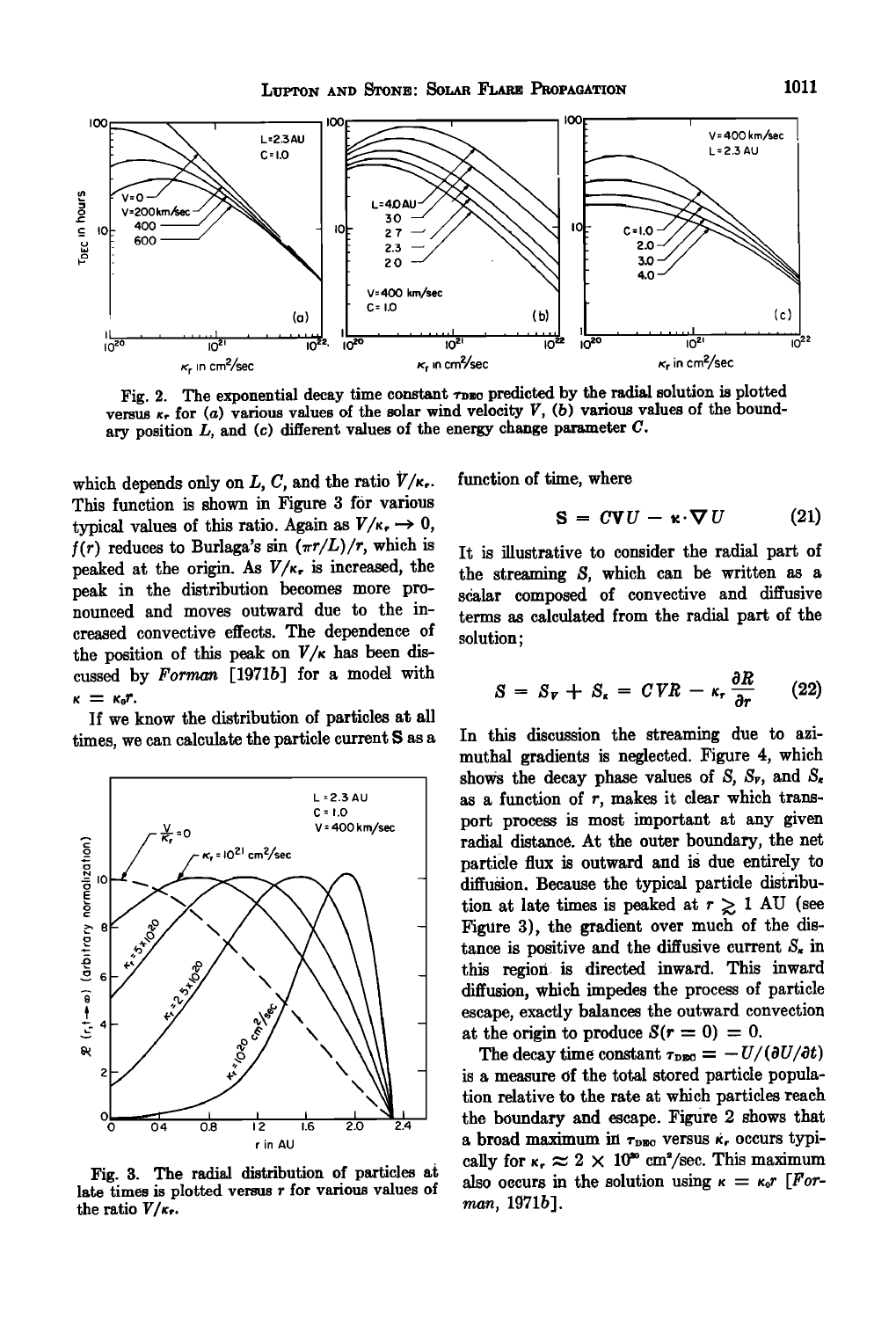

**Fig. 4. The particle current S at late times and**  the diffusive and convective components  $S_{\kappa}$  and  $S_r$  are plotted versus r for three values of  $\kappa_r$ . The **shaded areas emphasize the region where the dif**fusive current  $S_n$  is inward.

# **FITS TO ACTUAL DATA ASSUMING ADIABATIC DECELERATION**

**Additional insight into the approximations** 

**and parameters involved in the new solution results from comparison with three 'classical' prompt flare events that have been analyzed using the Caltech solar and galactic cosmic ray experiment [Altheuse et al., 1967] aboard NASA's Ogo 6 spacecraft, Table 1 summarizes the pertinent data for each of these events.** 

**Profiles of proton intensity versus time for various incident energy bins were fitted separately by eye with the new solution using only**   $\kappa_r$ ,  $\kappa_{\theta}$  (1 AU), and A as free parameters. The time and location  $(\lambda_0, \Phi_0)$  of particle injection **were derived from the parent flare identification for each event, while the average solar wind velocity V was assigned from the Solar Geophysical Data (i969-1970). The radial position of injection was taken as the surface of the sun**   $(r_{\rm s} = 0.0047 \text{ AU})$ , and an observer position of  $r = 1.15 \text{ AU}$  was used, corresponding to the path **length along the average spiral field. It was assumed that adiabatic deceleration was the only**  energy change process operative. Observations **of the intensity within individual energy bins were fitted independently, and values of C were assigned to each energy interval by finding the**  average  $\gamma(T) = d(\ln U)/d(\ln T)$  over the **3-day observation period. Since the resulting**  values of  $\kappa_r$  and the observed spectral index  $\gamma$ **have only a weak energy dependence, the initial**  assumption that  $\kappa$  is independent of energy is **reasonable.** 

**Figures 5, 6, and 7 show fits to the three**  flare events using the new solution with  $L =$ 2.7 AU, a value close to *Burlaga*'s [1967]  $L =$  $2.3 \pm 0.3$  AU. It is apparent that the pre**dictions of the new solution can be 'made to agree very well with both the rise and decay** 

|                               | Optical Flare* |                                                                            |                                     | UT of                  |                            |                                        | Assumed   Avg.                    |
|-------------------------------|----------------|----------------------------------------------------------------------------|-------------------------------------|------------------------|----------------------------|----------------------------------------|-----------------------------------|
|                               |                | Solar<br><b>Importance Coordinates</b>                                     | UT.                                 | X Rav<br>Flares*       | UT of<br>Type IV<br>Radio* | Assumed UT<br>of Particle<br>Injection | Solar Wind<br>Velocity,<br>km/sec |
| June 7, 1969                  | 2N             | 45°E, 15°S                                                                 | 0630-0730<br>0806-0820<br>0930-1100 | $? - 1000$             | 0953-0959                  | 0800                                   | $400 \pm 50$                      |
| Nov. 2, 1969<br>Jan. 31, 1970 | 3B<br>2В       | $90^{\circ}$ W, $15^{\circ}$ N 0939-1130<br>$62^{\circ}$ W. $22^{\circ}$ S | 1508–1535                           | 0945–1059<br>1507–1544 | 1536-1614                  | 1000<br>1530                           | $325 \pm 70$<br>$400 \pm 100$     |

**TABLE 1. Summary of the Flare Events Selected for Analysis** 

**\* Taken from the Solar Geophysical Data (1969-1970).** 

**t The errors are estimates of the variations of the actual solar wind velocity from that assumed for the calculation.**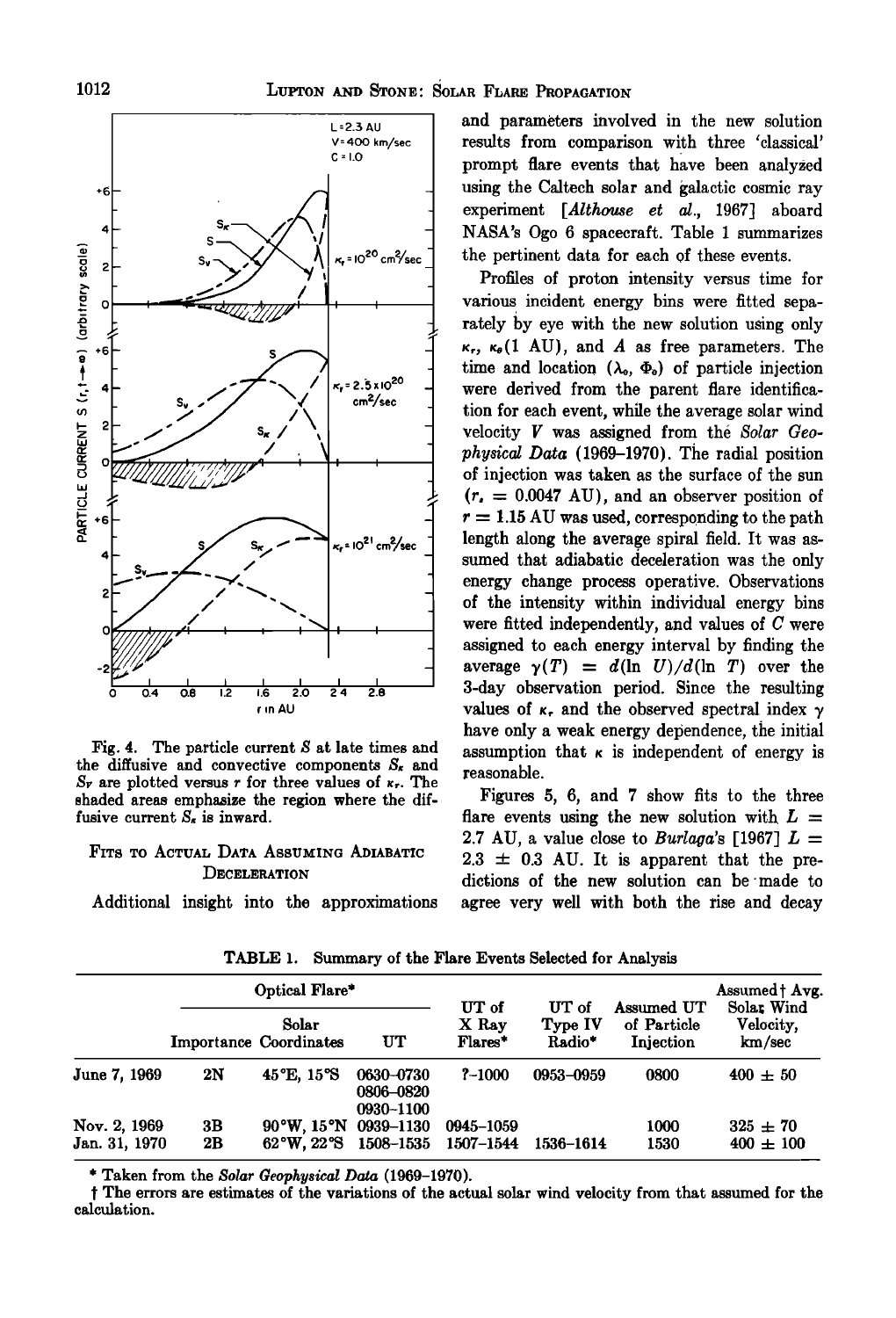



Fig. 5. Fits to the June 7, 1969, event using the present solution.

profiles of all three events at proton energies from  $\sim$ 1 Mev to  $\sim$ 70 Mev.

Figures 8 summarizes the best-fit values of  $\kappa$ , for all three flare events for the assumed  $L = 2.7$  AU. Since the value of  $\kappa$ , is largely determined by the rising part of the particle intensity-time profile, the derived  $\kappa$ , values are more likely characteristic of the magnetic field fluctuations inside 1 AU. The  $\kappa$ , values agree well with each other and are also of the same order of magnitude as the low-energy estimate for  $\kappa_{\parallel}$  given by *Jokipii* and *Coleman* [1968] based on 1965 magnetic field measurements. The consistency between these three events is encouraging, especially since one of them (the June 7 event) was separated by  $\sim$ 100° in solar longitude from the foot of the near-earth field line, while the other two (Nov. 2 and Jan. 21) were west longitude events. The comparison with the magnetic field data should be regarded cautiously, since the magnetic field fluctuation in 1969-1970 may be different from that measured in 1965, and since the exact



Fig. 6. Fits to the November 2, 1969, event using the present solution.

values of  $\kappa$ , derived from the fits to the particle data depend on the choice of other parameters. such as the boundary distance L and the energy change effect.

The success of the solution at matching both the rise and decay times indicates that  $\kappa_r(r)$  = constant is a better estimate of conditions inside 1 AU than is  $\kappa_r(r) = \kappa_0 r$ . The results are consistent with a  $\kappa_r(r)$  constant out to a boundary at  $2.7$  AU, but other forms for the  $r$  dependence of the diffusion coefficient beyond 1 AU and corresponding changes in the boundary location cannot be excluded.

The interpretation of the azimuthal part of the solution is presently uncertain, partly because the experimental evidence is incomplete. However, there are a few comments that do seem appropriate at this time. For west limb events, the radial part of the solution alone adequately describes the observed time profile at 1 AU. However, for the one east limb event observed some form of azimuthal propagation is necessary to explain the much slower rise time,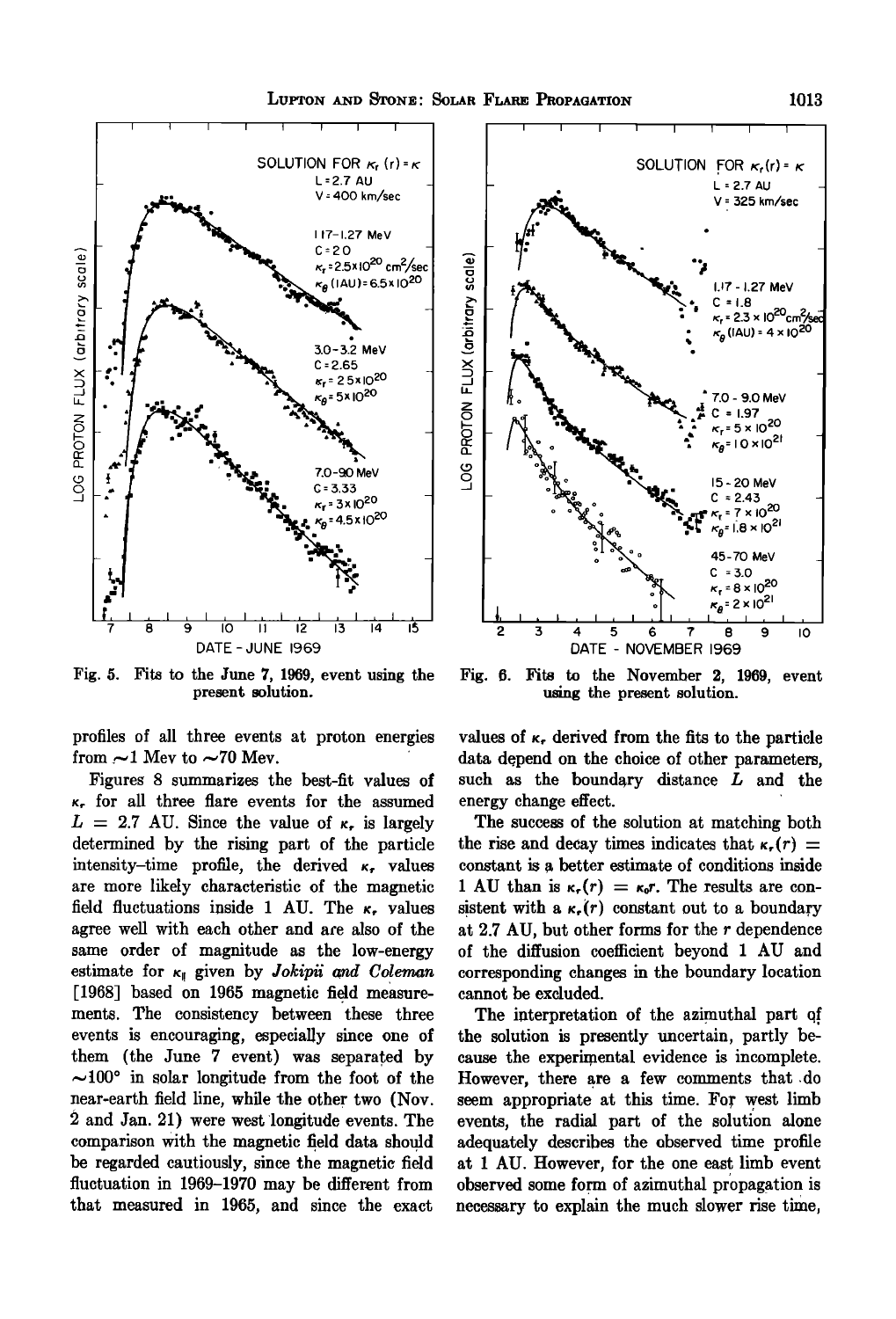which is not easily explained by corotation of a fixed azimuthal distribution with the e folding angle of  $\sim 30^{\circ}$  observed by *McCracken et al.* [1971]. One possibility suggested by Schatten and Fisk [1971] is that the azimuthal propagation takes place at  $r \sim 1.5$  solar radii by means of rapid transport along current sheets in the corona. In that case, the fitted  $\kappa_{\theta}$  values derived in this paper would not represent an interplanetary diffusion process.

Although the results of the fitting procedure presented here are consistent with the assumption that adiabatic deceleration is the only energy change process operative, other forms of energy change cannot be excluded.

## PARTICLE ANISOTROPY

It is also of interest to use the radial solution as the basis for an illustrative calculation of the vector particle anisotropy, which is

$$
\xi = \frac{3S}{Uw} = \frac{3}{w} \left( C \mathbf{V} - \frac{1}{U} \kappa \cdot \nabla U \right) \qquad (23)
$$



Fig. 7. Fits to the January 31, 1970, event using the present solution.



Fig. 8. The best-fit values of  $\kappa$ , are plotted versus proton energy  $T$  for all three events for  $L = 2.7$  AU. The  $\kappa$  estimate of Jokipii and Coleman [1968] based on Mariner 4 field measurements is included for comparison.

where  $w$  is the particle velocity. In order to investigate the vector properties of the anisotropy, we relax the assumption of a radial magnetic field and adopt the approach of Ng and Gleeson [1971b], who have taken the case  $\kappa_1 = 0$ , have assumed that azimuthal gradients are zero, and have taken  $\kappa_r(r) = \kappa_{\parallel}(r) \cos^2 \psi$ , where  $\psi = \tan^{-1}(\Omega r/V)$  is the spiral angle. This approach, which is an approximation to the



Fig. 9. A vector diagram of the time evolution of the anisotropy at 1-day intervals:  $(a \text{ and } b)$ predictions of the radial solution for  $L = 2.3$  AU,  $V = 400$  km/sec,  $C = 2.0$ ,  $r = 1.0$  AU, and  $T_{\text{proton}} = 10$  Mev; (c) typical Pioneer 8 observation as reported by McCracken et al. [1971] for 7.5- to 21.5-Mev protons from March 30 to April 9, 1969.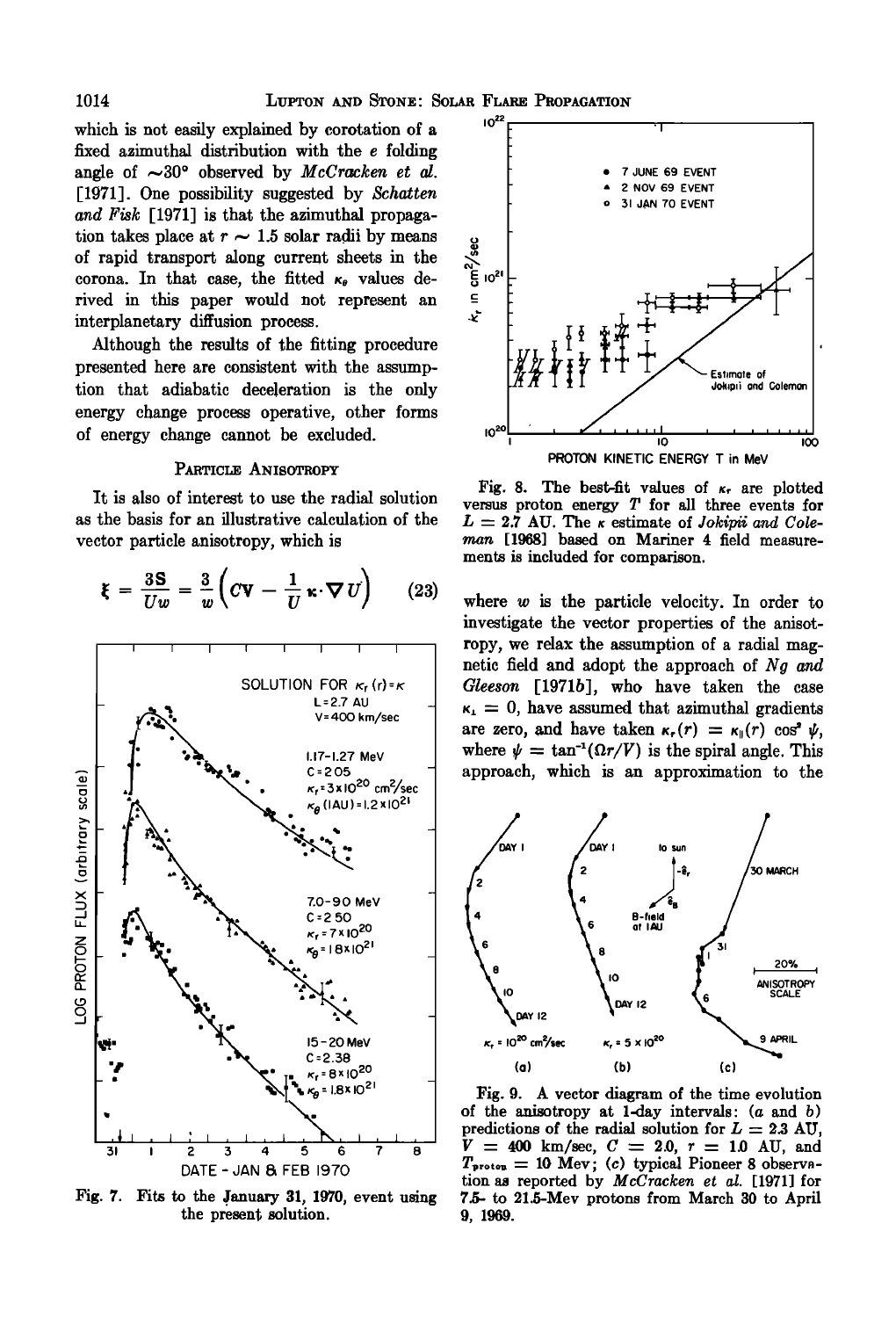**actual situation, uses the purely radial solution to characterize propagation along the spiral field.**  Thus, for constant  $\kappa_r$  the r dependence for  $\kappa_s$ becomes  $\kappa_{\parallel}(r) = \kappa / \cos^2 \psi$ , and the gradient along the field becomes  $\nabla U = \cos \psi (\partial U/\partial r)$ . **The anisotropy can then be written as** 

$$
\xi = \xi_{\nu} + \xi_{\kappa}
$$
  
=  $\frac{3}{w} \left( C V \hat{e}_{\kappa} - \frac{\kappa}{\cos \psi} \frac{\partial R}{\partial r} \hat{e}_{B} \right)$  (24)

where  $R(r, t)$  is the radial part of the solution,  $\hat{e}_r$  is the radial unit vector, and  $\hat{e}_s$  is the unit vector directed outward along the field ( $\hat{e}$ , and  $\hat{e}_B$  meet at an angle  $\psi \approx 48^\circ$  at 1 AU).

**The vector anisotropy thus calculated is shown**  in Figure 9, which depicts the time evolution of **• in 1-day steps. Similar figures am given by N• and Gkeson [1971b], and the nature of this variation has been discussed by Ax/ord [1970].**  A typical Pioneer 8 observation by *McCracken* **et al. [1971] is included for comparison. For 7- to**  20-Mev protons at  $\sim$ 1 AU, they observe a large **25 • 50% anisotropy early in the event directed from •45•W, which decays to a value of 5 to 10%**  at late times directed approximately from 45°E. Unfortunately, the relationship of the direction of these anisotropies to the field direction is not unambiguous, since no direct field measurements were reported. Therefore it was necessary to assume an average interplanetary field direction **from •48•W in order to make a comparison with the calculations. The parameter values chosen for**  the calculation are typical for  $\sim$  10-Mev protons, and there is qualitative agreement with the observations, e.g.,  $\xi$  decreases in magnitude and **changes direction from the west to the east. The strength of the anisotropy predicted at late times**  is  $3-8\%$  (depending on the value of V,  $\kappa_r$ , and C **chosen), avalue which is in good agreement with the actual measurements. However, because of**  the approximations and assumptions made, this calculation is primarily illustrative.

**A reasonable explanation for the anisotropy**  observed at 1 AU can be made in terms of Figures 3 and 4. At late times, the typical equilibrium particle distribution has a peak beyond 1 AU. The diffusive component of the anisotropy at 1 AU is thus directed inward along the field and produces an eastward anisotropy when combined with outward radial convective current. At early times the large density gradient

**(see Figure 1) produces a strong outward diffusive anisotropy along the field. This is exactly the description proposed by McCracken et al. [1971] and has been discussed in detail by Ng and Gleeson [1971b]. It should be emphasized, however, that variation in the field direction or the inclusion of perpendicular diffusion could alter the anisotropy should this be required when more detailed observations become available.** 

#### **CONCLUSIONS**

**The solution presented here consists of resolving the differential equation for the radial**  part of the particle propagation, using  $\kappa_r(r)$  = constant, and including the effects of convection **and energy change known to be important at low energies. This new radial solution is capable of accurately reproducing both •he rise and decay of west limb solar flare proton events observed at i AU using reasonable values of the parameters. The principal limitations of the new radial solution are that it assumes a diffusion tensor that is independent of energy and diagonal in a reference frame aligned with the radial direction. Within these limitations, the comparison of the new solution with actual data leads to the following conclusions about solar flare particle propagation in the interplanetary medium:** 

(a) The diffusion tensor. The success of the **present solution in fitting both the rise and**  decay of flare events indicates that  $\kappa_r(r)$  = **constant is a better approximation to actual**  conditions inside 1 AU than is  $\kappa_r(r) \propto r$ , which **yields too slow a rise time [Forman, 1971a]. It is not necessary to invoke a scatter free region near the sun in order to reproduce the fast rise time observed for west limb flare events. The**  derived  $\kappa$ , values, which are most sensitive to **conditions inside I AU, have a weak energy dependence and agree reasonably well with the**  estimates for  $\kappa_{\parallel}$  based on Mariner 4 magnetic **field measurements.** 

**( b ) Free escape boundary. The success of the present solution in fitting the decay phases of flare events indicates that the assumption of a free escape boundary at some 2 to 5 AU is consistent with the observations at I AU. However, a sharp boundary may not exist, but there might instead be a finite region of rapidly increasing diffusion coefficient.**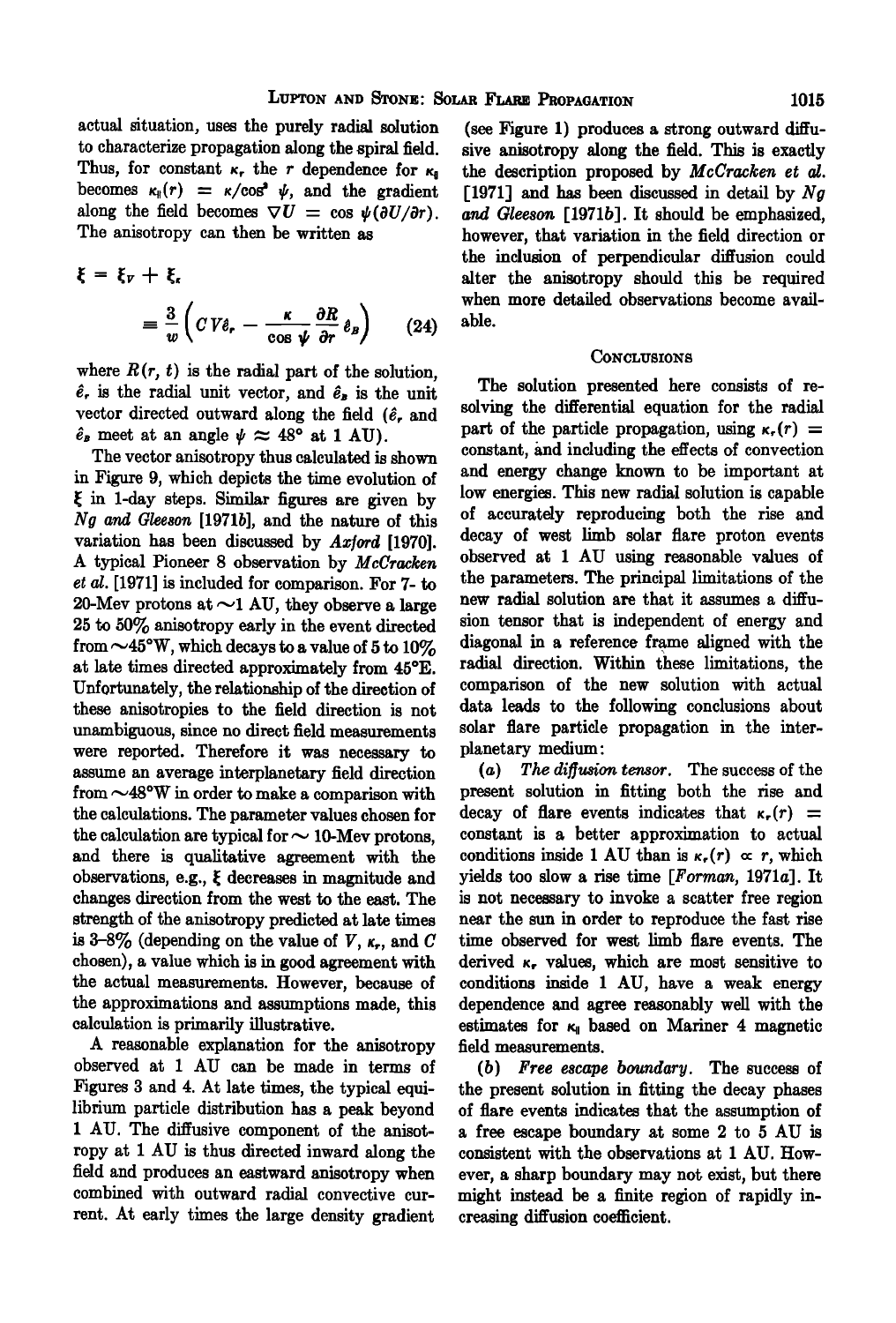**(c) Anisotropy. Despite the limitations with respect to the actual spiral nature of the interplanetary field, the present solution can be used to understand many of the observed features of the vector particle anisotropy.** 

# **APPENDIX A: DERIVATION OF THE NEW SOLUTION TO THE RADIAL EQUATION**

A solution  $R(r, t)$  will be derived to the **equation** 

$$
\frac{\partial^2 R}{\partial r^2} + \left(\frac{2}{r} - \frac{V}{\kappa}\right) \frac{\partial R}{\partial r} - \frac{2CV}{\kappa r} R = \frac{1}{\kappa} \frac{\partial R}{\partial t} \quad (A1)
$$

**using the assumptions and boundary conditions Ilsted in the text.** 

**It can easily be shown that if we write** 

$$
R(r, t) = y(r) \frac{1}{r} e^{v_r/2x} e^{-t/\tau}
$$
 (A2)

the function  $y(r)$  is the solution to

$$
\frac{d^2y}{dr^2} + (\alpha - \beta/r)y = 0 \qquad (A3)
$$

**where** 

$$
\alpha = \frac{1}{\kappa \tau} - \frac{V^2}{4\kappa^2} > 0 \tag{A4}
$$

$$
\beta = \frac{V}{\kappa} (2C - 1) > 0 \qquad \text{(A5)} \quad
$$

A simple change of variable  $\rho = (a)^{1/2}r$  re**duces equation A3 to a form of the Coulomb wave equation,** 

$$
\frac{d^2y}{d\rho^2} + \left[1 - \frac{\beta}{(\alpha)^{1/2}} \frac{1}{\rho}\right]y = 0 \quad (A6)
$$

**with solutions that are the regular and irregular**  Coulomb wave functions,  $F_o(\beta/2(\alpha)^{1/2}, (\alpha)^{1/2}r)$ and  $G_0(\beta/2(\alpha)^{1/2}, (\alpha)^{1/2}r)$ . The general solution **to equation A1 can then be written** 

$$
R(r, t) = \frac{\exp(Vr/2\kappa)}{r}
$$
  
 
$$
\cdot \sum_{n} [A_{n}F_{0}(\beta/2(\alpha_{n})^{1/2}, (\alpha_{n})^{1/2}r)
$$
  
 
$$
+ B_{n}G_{0}(\beta/2(\alpha_{n})^{1/2}, (\alpha_{n})^{1/2}r)] \exp(-t/\tau_{n})
$$
(A7)

If we require that  $R(r, t)$  remain finite as  $r \rightarrow 0$ , then  $B_n = 0$ , and only the regular Coulomb functions are involved. The eigenvalues  $\alpha_n$ **are defined by the outer boundary condition**   $R(L, t) = 0$ . The eigenvalue equation for  $\alpha_n$  is **thus** 

$$
F_0(\beta/2(\alpha_n)^{1/2}, (\alpha_n)^{1/2}L) = 0 \qquad (A8)
$$

**which must be solved by an iterative technique.** 

The coefficients  $A_n$  are determined by the requirement of impulsive  $\delta$  function injection at  $r = r_{\epsilon}$ :

$$
R(r, t = 0) = \frac{\delta(r - r_s)}{r^2}
$$
 (A9)

**We can thus write** 

$$
R(r, 0) = \frac{\delta(r - r_s)}{r^2}
$$
  
= 
$$
\frac{\exp (Vr/2\kappa)}{r} \sum_{n=1}^{\infty} A_n y_n(r)
$$
 (A10)

**where** 

$$
y_n(r) = F_0(\beta/2(\alpha_n)^{1/2}, (\alpha_n)^{1/2}r)
$$

**If we left-multiply by** 

$$
\int_0^L y_m(r)r \exp\left(-\frac{V}{2\kappa}r\right)dr
$$

**we have** 

$$
\int_0^L y_m(r) \frac{\delta(r-r_s)}{r} \exp\left[-(V/2\kappa)r\right] dr
$$

$$
= \sum_{n=1}^\infty A_n \int_0^L y_n(r) y_m(r) dr \qquad (A11)
$$

**In Appendix B the following orthogonality relationship for the regular Coulomb wave func**tions will be derived:

$$
\int_0^L y_n(x) y_m(x) \ dx = N_m \delta_{nm} \qquad (A12)
$$

where  $\delta_{nm}$  is the Kronecker delta and  $y_n(0)$  =  $y_n(L) = 0$ . Using this relation, we can write

$$
y_{m}(r_{s}) \frac{\exp\left[-(V/2\kappa)r_{s}\right]}{r_{s}}
$$

$$
= \sum_{n} A_{n} N_{m} \delta_{nm} = N_{m} A_{m} \qquad (A13)
$$

**Thus**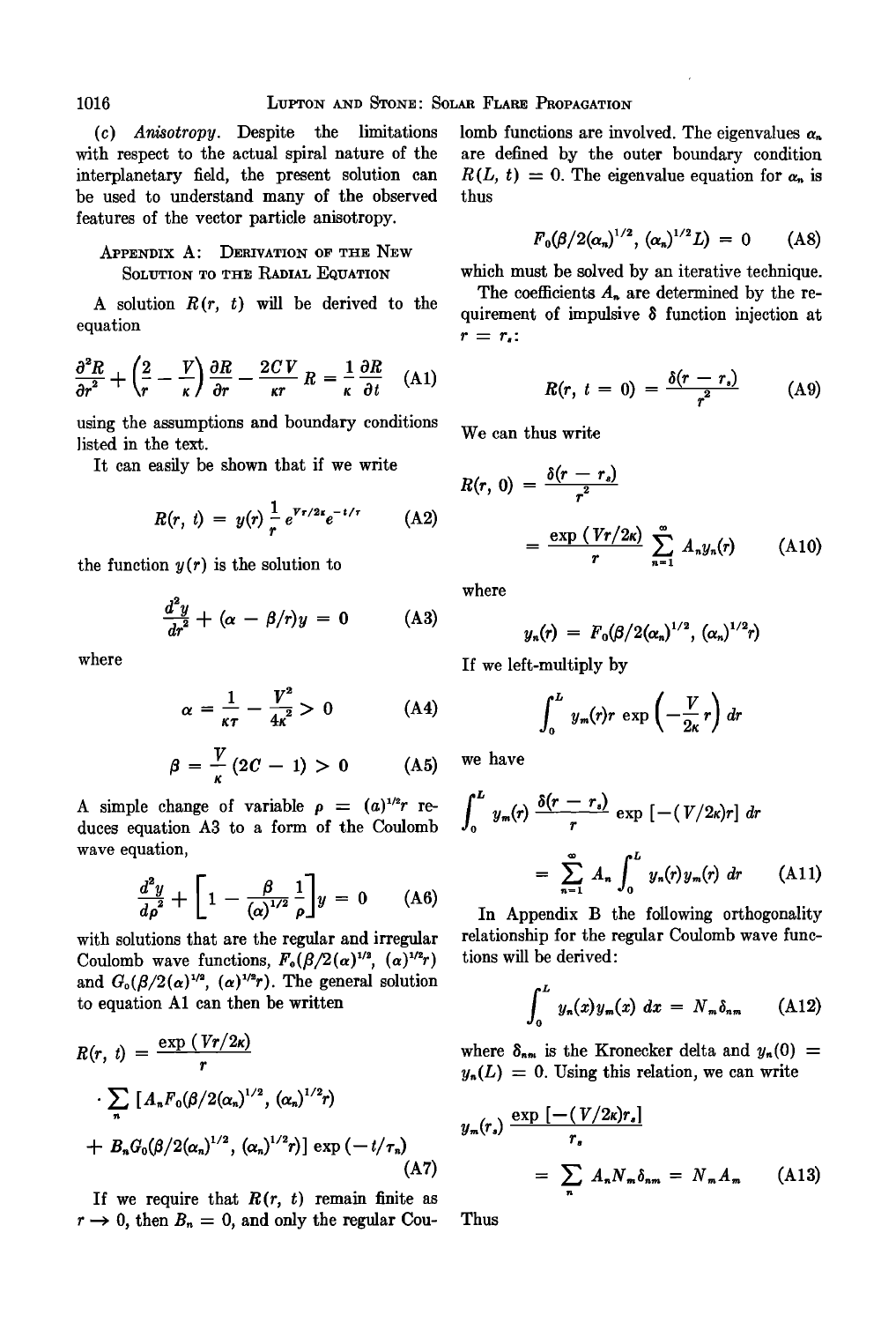LUPTON AND STONE: SOLAR FLARE PROPAGATION 1017

$$
A_n = \frac{\exp\left[-(V/2\kappa)r_{\bullet}\right]}{N_n r_{\bullet}}
$$

 $\cdot F_{0}[\beta/2(\alpha_{n})^{1/2}, (\alpha_{n})^{1/2}r_{n}]$  (A14) **and the radial solution for the specific boundary conditions assumed becomes** 

$$
R(r, t) \propto \frac{\exp [V(r - r_{\ast})/2\kappa]}{rr_{\ast}} \cdot \sum_{n=1}^{\infty} \frac{F_0(\beta/2(\alpha_n)^{1/2}, (\alpha_n)^{1/2}r_{\ast})F_0(\beta/2(\alpha_n)^{1/2}, (\alpha_n)^{1/2}r)}{N_n} \exp(-t/\tau_n)
$$
(A15)

**with** 

$$
\beta = V(2C - 1)/\kappa \qquad \text{(A16)}
$$

$$
\tau_n = 4\kappa/(4\kappa^2\alpha_n + V^2) \qquad \text{(A17)}
$$

$$
N_n = \int_0^L \left[ F_0(\beta/2(\alpha_n)^{1/2}, (\alpha_n)^{1/2} x) \right]^2 dx \quad \text{(A18)}
$$

For  $t \gg 1/\kappa (\alpha_2 - \alpha_1)$  the first term in equation A15 dominates and the function  $R(r, t)$  decays **exponentially with time. For typical values of**  the parameters  $1/\kappa(\alpha_2 - \alpha_1) \sim 10$  hours.

**APPENDIX B: THE ORTHOGONALITY RELATION FOR REGULAR COULOMB WAVE FUNCTIONS** 

**We wish to demonstrate that** 

$$
\int_0^L y_n(x) y_m(x) \ dx = 0
$$

for  $n \neq m$  given that  $y_n(x)$  is the solution to

$$
\frac{d^2y_n}{dx^2} + \left(\alpha_n - \frac{\beta}{x}\right)y_n = 0 \quad \text{(B1)}
$$

with boundary conditions  $y_n(L) = y_n(0) = 0$ . **We write down separate equations for two dif**ferent eigenvalues  $\alpha_n$  and  $\alpha_m$ , multiply by  $y_m$ and  $y_n$ , respectively, and subtract:

$$
y_m y_n^{\prime\prime} - y_m^{\prime\prime} y_n = (\alpha_m - \alpha_n) y_n y_m \qquad (B2)
$$

$$
\frac{d}{dx}\left(y_{m}y_{n}^{\prime}-y_{m}^{\prime}y_{n}\right)=\left(\alpha_{m}-\alpha_{n}\right)y_{n}y_{m} \qquad \text{(B3)}
$$

If we left-multiply by  $\int_0^L dx$ , we have

$$
\begin{aligned} \left[y_m y_n' - y_m' y_n\right]_0^L \\ &= (\alpha_m - \alpha_n) \int_0^L y_m y_n \, dx \qquad \text{(B4)} \end{aligned}
$$

$$
y_m(0) = y_m(L) = y_n(0) = y_n(L) = 0
$$

**the left side vanishes, and** 

$$
\int_0^L y_n(x) y_m(x) \ dx = N_n \delta_{mn} \qquad \text{(B5)}
$$

$$
\frac{2(\alpha_n)^{1/2}, (\alpha_n)^{1/2}r_n F_0(\beta/2(\alpha_n)^{1/2}, (\alpha_n)^{1/2}r) \exp(-t/\tau_n)}{N_n}
$$
(A15)

**The problem remains to evaluate the normal**ization integral  $N_{\mathbf{a}}$ . Using equation B4, one can **write** 

$$
N_n = \lim_{\alpha_n \to \alpha_n} \frac{\left[y_n y_n' - y_n' y_n\right]_0^L}{\alpha_m - \alpha_n} \qquad (B6)
$$

Applying l'Hôpital's rule we have

$$
N_n = \left\{ \frac{\partial}{\partial \alpha_m} \left[ y(\alpha_m, x) y'(\alpha_n, x) \right. \\ - y'(\alpha_m, x) y(\alpha_n, x) \right\}_{\alpha_m = \alpha_n} \right\}_0^L \tag{B7}
$$

$$
= [y_{\alpha}(\alpha_n, x)y'(\alpha_n, x) - y_{\alpha}'(\alpha_n, x)y(\alpha_n, x)]_{0}^{L}
$$

**where** 

$$
y(\alpha_n, x) = y_n(x)
$$

$$
y_\alpha(\alpha_n, x) = \frac{\partial}{\partial \alpha} y(\alpha, x)|_{\alpha = \alpha_n}
$$

**However,** 

$$
y(\alpha_n, 0) = y(\alpha_n, L) = y_\alpha(\alpha_n, 0) = 0
$$
  

$$
N_n = y_\alpha(\alpha_n, L)y'(\alpha_n, L) \qquad (B8)
$$

**In terms of the Coulomb wave functions, this becomes** 

$$
N_n = \left[\frac{x}{2} \left(F_0'\right)^2 - \frac{\beta}{4\alpha_n} F_0' \frac{\partial F_0}{\partial \eta}\right]_{z=L}
$$
 (B9)

**where** 

$$
F_0(\eta, \rho) = F_0[\beta/2(\alpha_n)^{1/2}, (\alpha_n)^{1/2}x]
$$

**and** 

But since 
$$
F_0' = \partial F_0 / \partial \rho
$$